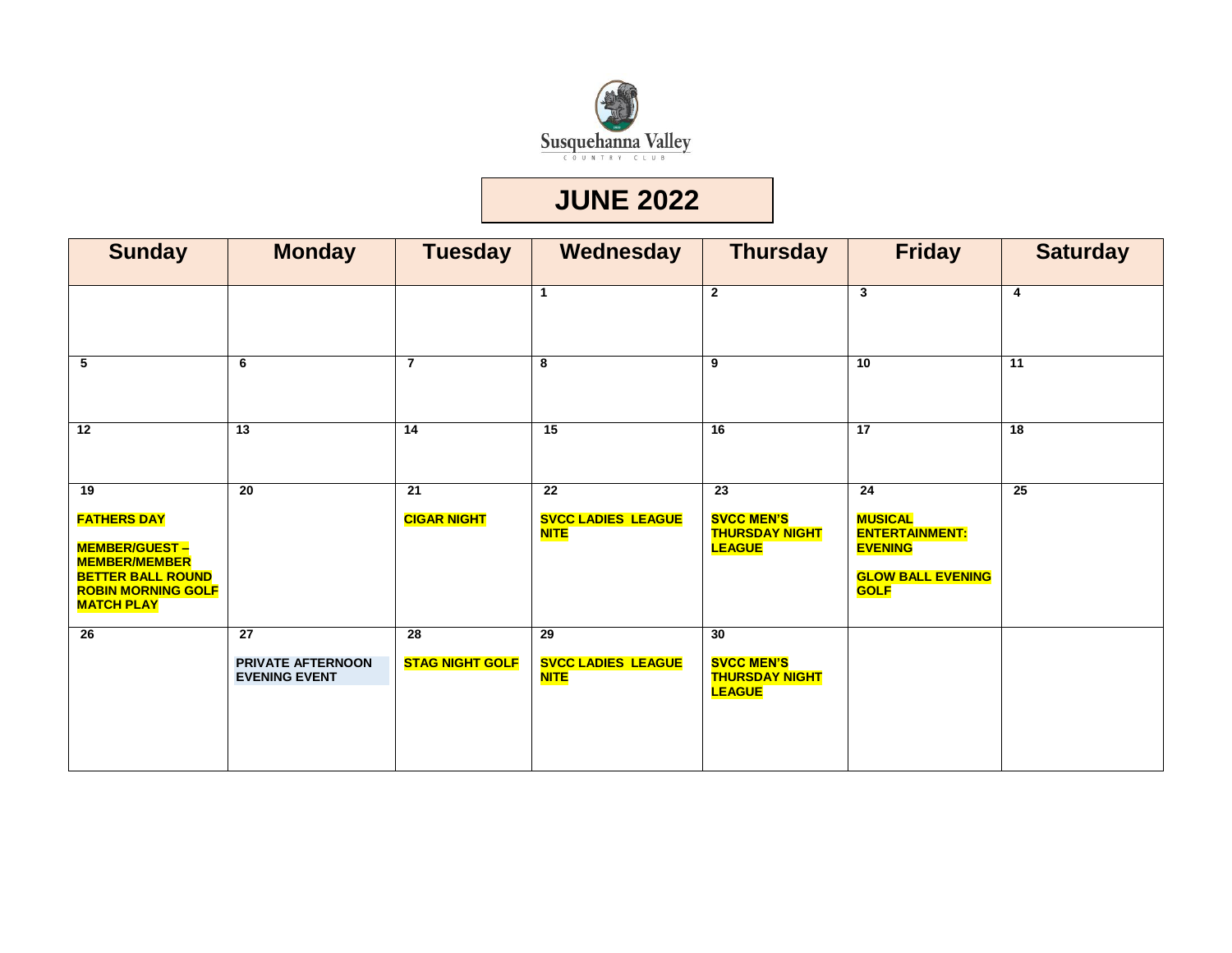# **JULY 2022**

| <b>Sunday</b>                                                                                                                                       | <b>Monday</b>                                                                                          | <b>Tuesday</b>                                                            | Wednesday                                                   | <b>Thursday</b>                                                                                                | <b>Friday</b>                                                             | <b>Saturday</b>                                                                                                                  |
|-----------------------------------------------------------------------------------------------------------------------------------------------------|--------------------------------------------------------------------------------------------------------|---------------------------------------------------------------------------|-------------------------------------------------------------|----------------------------------------------------------------------------------------------------------------|---------------------------------------------------------------------------|----------------------------------------------------------------------------------------------------------------------------------|
|                                                                                                                                                     |                                                                                                        |                                                                           |                                                             |                                                                                                                | $\mathbf{1}$                                                              | $\mathbf{2}$<br><b>BUSHWOOD OPEN GOLF</b><br><b>OUTING: MORNING &amp;</b><br><b>AFTERNOON</b><br><b>ANNUAL FIREWORKS SHOW</b>    |
| 3<br><b>SHOOT OUT GOLF</b><br><b>MATCH PLAY: MORNING</b><br>& AFTERNOON<br><b>PRIVATE WEDDING</b><br><b>AFTERNOON EVENT</b>                         | 4<br><b>INDEPENDENCE DAY</b><br><b>MIXED BETTER BALL</b><br><b>AFTERNOON GOLF</b><br><b>MATCH PLAY</b> | 5                                                                         | 6<br><b>SVCC LADIES</b><br><b>LEAGUE NITE</b>               | 7<br><b>SVCC MEN'S</b><br><b>THURSDAY NIGHT</b><br><b>LEAGUE</b>                                               | 8                                                                         | $\overline{9}$                                                                                                                   |
| 10                                                                                                                                                  | 11<br><b>GOLF TOURNAMENT:</b><br>-MORNING & AFTERNOON                                                  | 12<br><b>GOLF</b><br><b>TOURNAMENT:</b><br>-MORNING &<br><b>AFTERNOON</b> | $\overline{13}$<br><b>SVCC LADIES</b><br><b>LEAGUE NITE</b> | 14<br><b>SVCC MEN'S</b><br><b>THURSDAY NIGHT</b><br><b>LEAGUE</b><br><b>BOOK CLUB-</b><br><b>EVENING EVENT</b> | $\overline{15}$                                                           | 16<br><b>KARCHNER RINGER</b><br><b>BETTER BALL GOLF</b><br><b>OUTING:</b><br><b>MORNING &amp; AFTERNOON</b>                      |
| 17<br><b>KARCHNER RINGER</b><br><b>BETTER BALL GOLF</b><br><b>OUTING:</b><br><b>MORNING &amp; AFTERNOON</b><br>PRIVATE EVENING POOL<br><b>PARTY</b> | 18                                                                                                     | $\overline{19}$                                                           | 20<br><b>SVCC LADIES</b><br><b>LEAGUE NITE</b>              | 21<br><b>SVCC MEN'S</b><br><b>THURSDAY NIGHT</b><br><b>LEAGUE</b>                                              | 22<br><b>GOLF</b><br><b>TOURNAMENT:</b><br>-MORNING &<br><b>AFTERNOON</b> | 23<br><b>PRIVATE AFTERNOON</b><br><b>EVENT</b>                                                                                   |
| 24                                                                                                                                                  | $\overline{25}$                                                                                        | 26<br><b>PRIVATE EVENING</b><br><b>EVENT</b><br><b>STAG NIGHT GOLF</b>    | 27<br><b>SVCC LADIES</b><br><b>LEAGUE NITE</b>              | 28<br><b>SVCC MEN'S</b><br><b>THURSDAY NIGHT</b><br><b>LEAGUE</b>                                              | 29<br><b>NINE &amp; DINE</b><br><b>MIXED EVENING</b><br><b>GOLF</b>       | 30<br><b>CLUB CHAMPIONSHIP GOLF</b><br><b>TOURNAMENT:</b><br><b>MORNING &amp; AFTERNOON</b><br>PRIVATE AFTERNOON<br><b>EVENT</b> |
| 31<br><b>CLUB CHAMPIONSHIP</b><br><b>GOLF TOURNAMENT:</b><br><b>MORNING &amp; AFTERNOON</b>                                                         |                                                                                                        |                                                                           |                                                             |                                                                                                                |                                                                           |                                                                                                                                  |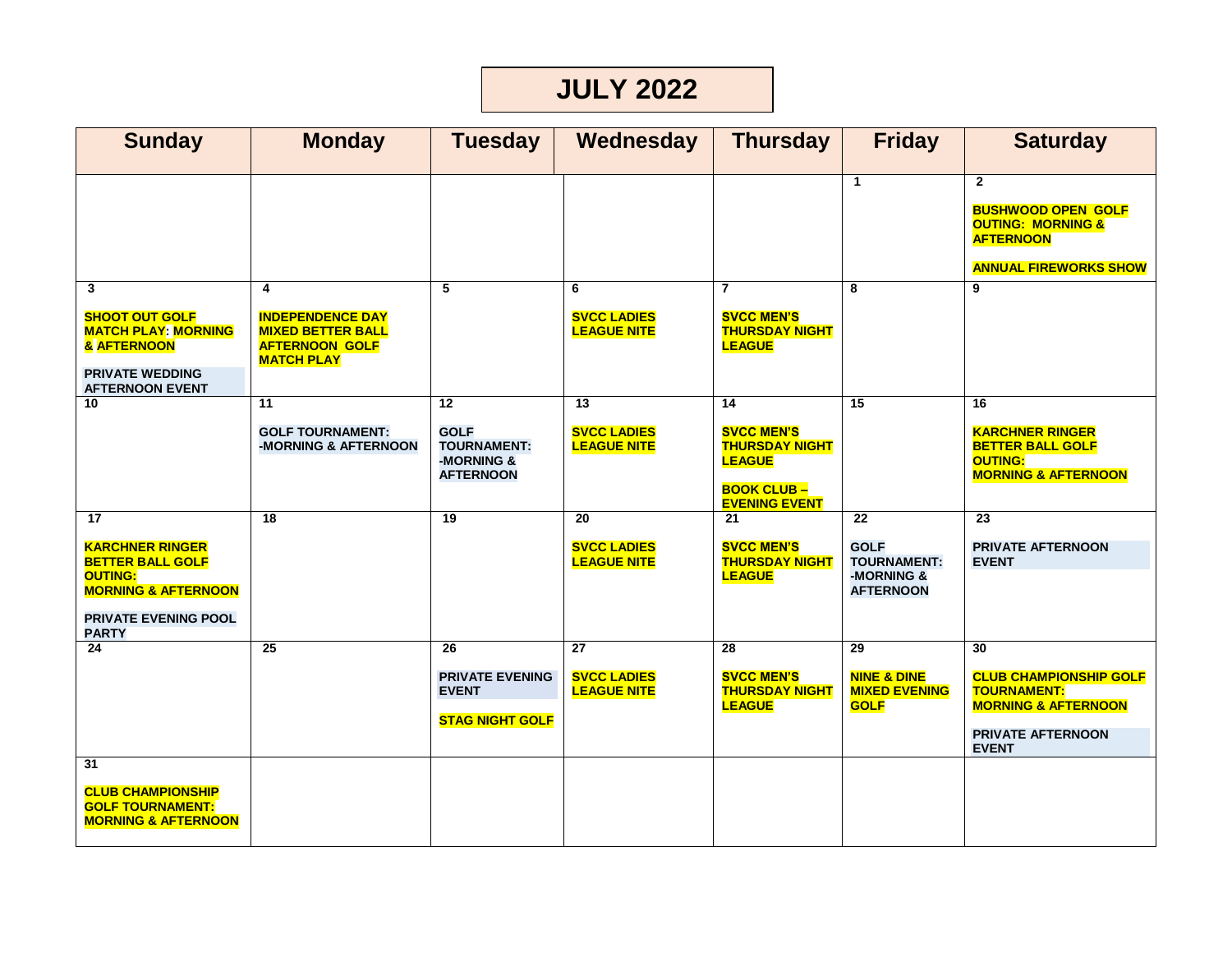

## **AUGUST 2022**

| <b>Sunday</b>                                                                                       | <b>Monday</b>   | <b>Tuesday</b>               | Wednesday                                                                                                  | <b>Thursday</b>                                                                                                | <b>Friday</b>                                                                    | <b>Saturday</b>                                                                                |
|-----------------------------------------------------------------------------------------------------|-----------------|------------------------------|------------------------------------------------------------------------------------------------------------|----------------------------------------------------------------------------------------------------------------|----------------------------------------------------------------------------------|------------------------------------------------------------------------------------------------|
|                                                                                                     | 1               | $\overline{2}$               | $\mathbf{3}$<br><b>SVCC LADIES</b><br><b>LEAGUE NITE</b>                                                   | 4<br><b>SVCC MEN'S</b><br><b>THURSDAY NIGHT</b><br><b>LEAGUE</b>                                               | 5<br><b>GOLF OUTING:</b><br>-MORNING &<br><b>AFTERNOON</b>                       | 6<br><b>GIRLS JUST WANNA HAVE</b><br><b>FUN GOLF OUTING:</b><br><b>MORNING &amp; AFTERNOON</b> |
| $\overline{7}$<br><b>JACKS &amp; 1 JILL GOLF</b><br><b>MATCH PLAY: MORNING</b><br>& AFTERNOON       | 8               | 9                            | 10<br><b>GOLF TOURNAMENT:</b><br>-MORNING TO<br><b>EVENING</b><br><b>SVCC LADIES</b><br><b>LEAGUE NITE</b> | 11<br><b>SVCC MEN'S</b><br><b>THURSDAY NIGHT</b><br><b>LEAGUE</b><br><b>BOOK CLUB-</b><br><b>EVENING EVENT</b> | $\overline{12}$<br><b>MUSICAL</b><br><b>ENTERTAINMENT:</b><br><b>EVENING</b>     | 13<br><b>MIDDLESWARTH CUP GOLF</b><br><b>OUTING:</b><br><b>MORNING &amp; AFTERNOON</b>         |
| $\overline{14}$<br><b>MIDDLESWARTH CUP</b><br><b>GOLF OUTING:</b><br><b>MORNING &amp; AFTERNOON</b> | $\overline{15}$ | 16                           | $\overline{17}$<br><b>PRIVATE</b><br><b>AFTERNOON EVENT</b><br><b>SVCC LADIES</b><br><b>LEAGUE NITE</b>    | $\overline{18}$<br><b>SVCC MEN'S</b><br><b>THURSDAY NIGHT</b><br><b>LEAGUE</b>                                 | $\overline{19}$<br><b>MUSICAL</b><br><b>ENTERTAINMENT:</b><br><b>EVENING</b>     | $\overline{20}$<br><b>GOLF TOURNAMENT:</b><br><b>AFTERNOON</b>                                 |
| $\overline{21}$                                                                                     | $\overline{22}$ | 23<br><b>STAG NIGHT GOLF</b> | $\overline{24}$<br><b>SVCC LADIES</b><br><b>LEAGUE NITE</b>                                                | $\overline{25}$<br><b>SVCC MEN'S</b><br><b>THURSDAY NIGHT</b><br><b>LEAGUE</b>                                 | $\overline{26}$<br><b>NINE &amp; DINE</b><br><b>MIXED EVENING</b><br><b>GOLF</b> | $\overline{27}$<br>PRIVATE AFTERNOON<br><b>EVENT</b>                                           |
| 28                                                                                                  | 29              | 30                           | 31<br><b>SVCC LADIES</b><br><b>LEAGUE NITE</b>                                                             |                                                                                                                |                                                                                  |                                                                                                |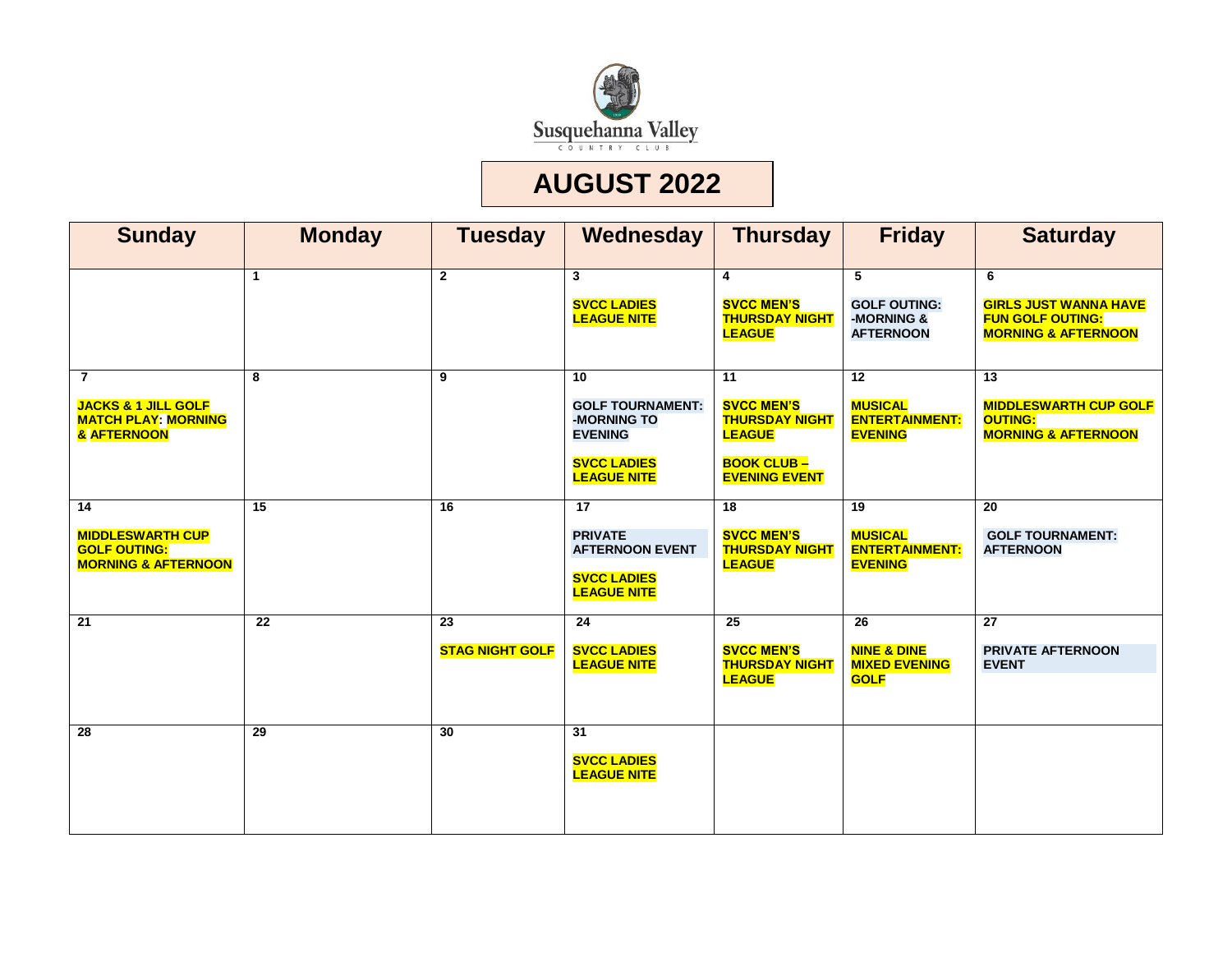

# **SEPTEMBER 2022**

| <b>Sunday</b>                                                                                | <b>Monday</b>                                                                                         | <b>Tuesday</b>                                      | Wednesday                                                                                                              | <b>Thursday</b>                                                                                                             | <b>Friday</b>                                                                    | <b>Saturday</b>                                                                                                                |
|----------------------------------------------------------------------------------------------|-------------------------------------------------------------------------------------------------------|-----------------------------------------------------|------------------------------------------------------------------------------------------------------------------------|-----------------------------------------------------------------------------------------------------------------------------|----------------------------------------------------------------------------------|--------------------------------------------------------------------------------------------------------------------------------|
|                                                                                              |                                                                                                       |                                                     |                                                                                                                        | $\mathbf{1}$<br><b>SVCC MEN'S</b><br><b>THURSDAY NIGHT</b><br><b>LEAGUE</b>                                                 | $\mathbf{2}$                                                                     | $\overline{\mathbf{3}}$<br><b>JUNIOR/SENIOR GOLF</b><br><b>OUTING: AFTERNOON</b>                                               |
| 4<br><b>LABOR DAY A/B/C/D</b><br><b>TEAM CHAMPIONSHIP:</b><br><b>MORNING &amp; AFTERNOON</b> | 5<br><b>LABOR DAY MEN'S DRAW &amp;</b><br><b>MIXED BETTER BALL:</b><br><b>MORNING &amp; AFTERNOON</b> | 6                                                   | $\overline{7}$<br><b>GOLF TOURNAMENT:</b><br>-MORNING TO<br><b>EVENING</b><br><b>SVCC LADIES</b><br><b>LEAGUE NITE</b> | 8<br><b>BOOK CLUB-</b><br><b>EVENING EVENT</b><br><b>SVCC MEN'S</b><br><b>THURSDAY NIGHT</b><br><b>LEAGUE</b>               | 9<br><b>PRIVATE</b><br><b>AFTERNOON &amp;</b><br><b>EVENING EVENT</b>            | 10<br><b>PRIVATE WEDDING</b><br><b>AFTERNOON EVENT:</b><br>-FULL CLUBHOUSE:<br><b>RESTAURANT CLOSED.</b>                       |
| 11                                                                                           | 12<br><b>GOLF TOURNAMENT:</b><br>-MORNING & AFTERNOON                                                 | $\overline{13}$                                     | $\overline{14}$<br><b>SVCC LADIES</b><br><b>LEAGUE NITE</b>                                                            | $\overline{15}$<br><b>PRIVATE LUNCHEON</b><br><b>MEETING</b><br><b>SVCC MEN'S</b><br><b>THURSDAY NIGHT</b><br><b>LEAGUE</b> | $\overline{16}$<br><b>MUSICAL BAND</b><br><b>ENTERTAINMENT</b><br><b>EVENING</b> | $\overline{17}$<br><b>SUPERSKINS GOLF MATCH:</b><br><b>MORNING &amp; AFTERNOON</b><br><b>PRIVATE AFTERNOON</b><br><b>EVENT</b> |
| 18                                                                                           | $\overline{19}$                                                                                       | $\overline{20}$                                     | 21<br><b>SVCC LADIES</b><br><b>LEAGUE NITE</b>                                                                         | $\overline{22}$<br><b>SVCC MEN'S</b><br><b>THURSDAY NIGHT</b><br><b>LEAGUE</b>                                              | $\overline{23}$<br><b>MUSICAL</b><br><b>ENTERTAINMENT</b><br><b>EVENING</b>      | $\overline{24}$<br><b>PRIVATE EVENING EVENT</b>                                                                                |
| $\overline{25}$                                                                              | $\overline{26}$                                                                                       | $\overline{27}$<br><b>STAG NIGHT</b><br><b>GOLF</b> | $\overline{28}$                                                                                                        | $\overline{29}$<br><b>SVCC MEN'S</b><br><b>THURSDAY NIGHT</b><br><b>LEAGUE</b>                                              | $\overline{30}$<br><b>NINE &amp; DINE</b><br><b>MIXED EVENING</b><br><b>GOLF</b> |                                                                                                                                |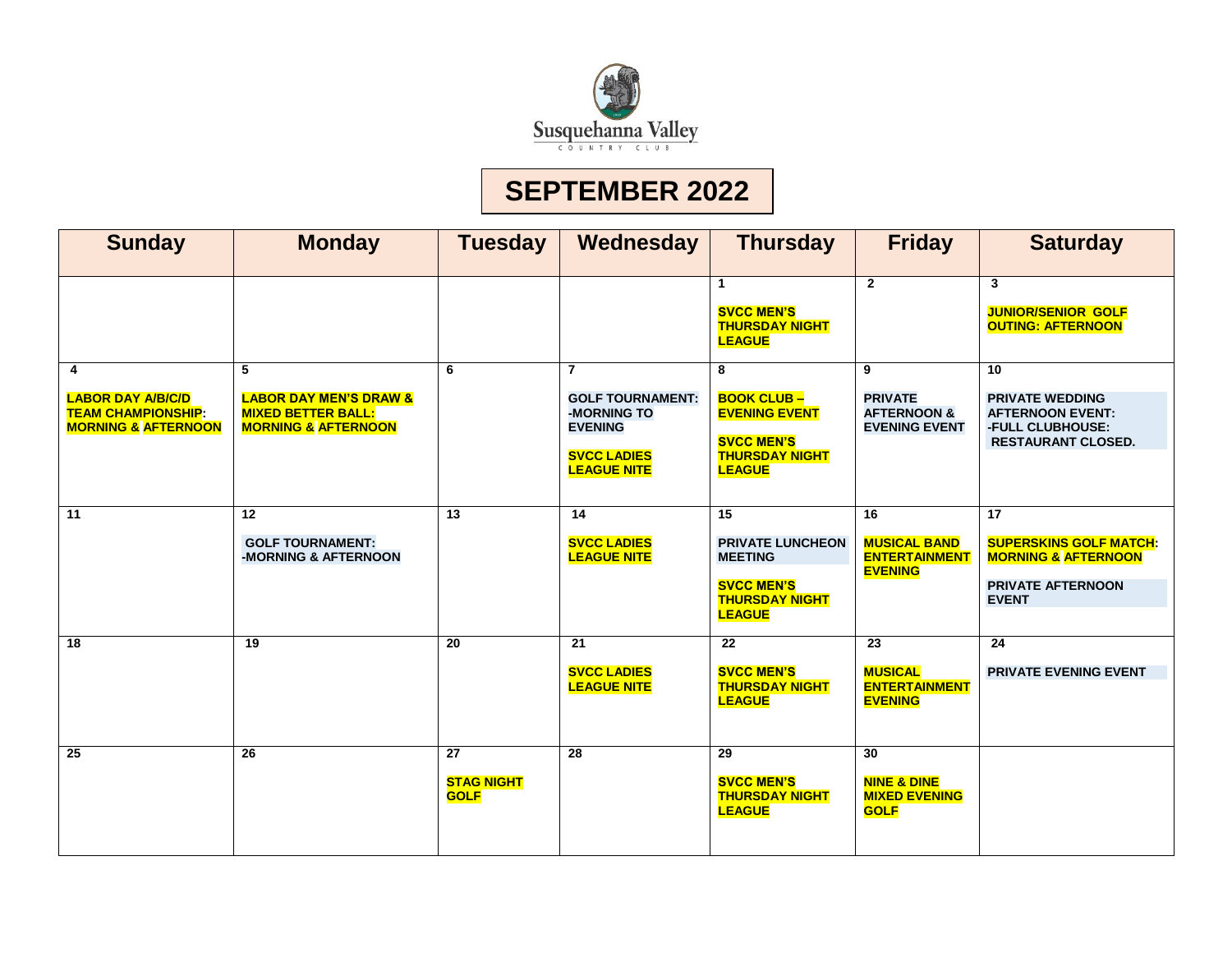

# **OCTOBER 2022**

| <b>Sunday</b>                                      | <b>Monday</b>                                  | <b>Tuesday</b>          | Wednesday | <b>Thursday</b>                                              | <b>Friday</b>                                                                                               | <b>Saturday</b>                                                           |
|----------------------------------------------------|------------------------------------------------|-------------------------|-----------|--------------------------------------------------------------|-------------------------------------------------------------------------------------------------------------|---------------------------------------------------------------------------|
|                                                    |                                                |                         |           |                                                              |                                                                                                             | $\mathbf{1}$                                                              |
| $\mathbf{2}$                                       | $\mathbf{3}$                                   | $\overline{\mathbf{4}}$ | 5         | 6                                                            | $\overline{7}$<br><b>GOLF TOURNAMENT:</b><br>-MORNING &<br><b>AFTERNOON</b>                                 | 8<br><b>2 MAN CUP GOLF: MORNING</b><br>& AFTERNOON                        |
| 9<br><b>2 MAN CUP GOLF: MORNING</b><br>& AFTERNOON | $\overline{10}$                                | 11                      | 12        | $\overline{13}$<br><b>BOOK CLUB-</b><br><b>EVENING EVENT</b> | $\overline{14}$                                                                                             | 15<br><b>GOLF TOURNAMENT:</b><br>-MORNING & AFTERNOON                     |
| 16                                                 | 17                                             | 18                      | 19        | 20<br><b>PRIVATE LUNCHEON</b><br><b>MEETING:</b>             | 21                                                                                                          | $\overline{22}$                                                           |
| $\overline{23}$                                    | $\overline{24}$                                | $\overline{25}$         | 26        | $\overline{27}$                                              | $\overline{28}$<br><b>MUSICAL</b><br><b>ENTERTAINMENT &amp;</b><br><b>HALLOWEEN PARTY</b><br><b>EVENING</b> | $\overline{29}$<br><b>HALLOWEEN/OCTOBERFEST</b><br><b>GOLF: AFTERNOON</b> |
| 30                                                 | 31<br><b>PRIVATE</b><br><b>AFTERNOON EVENT</b> |                         |           |                                                              |                                                                                                             |                                                                           |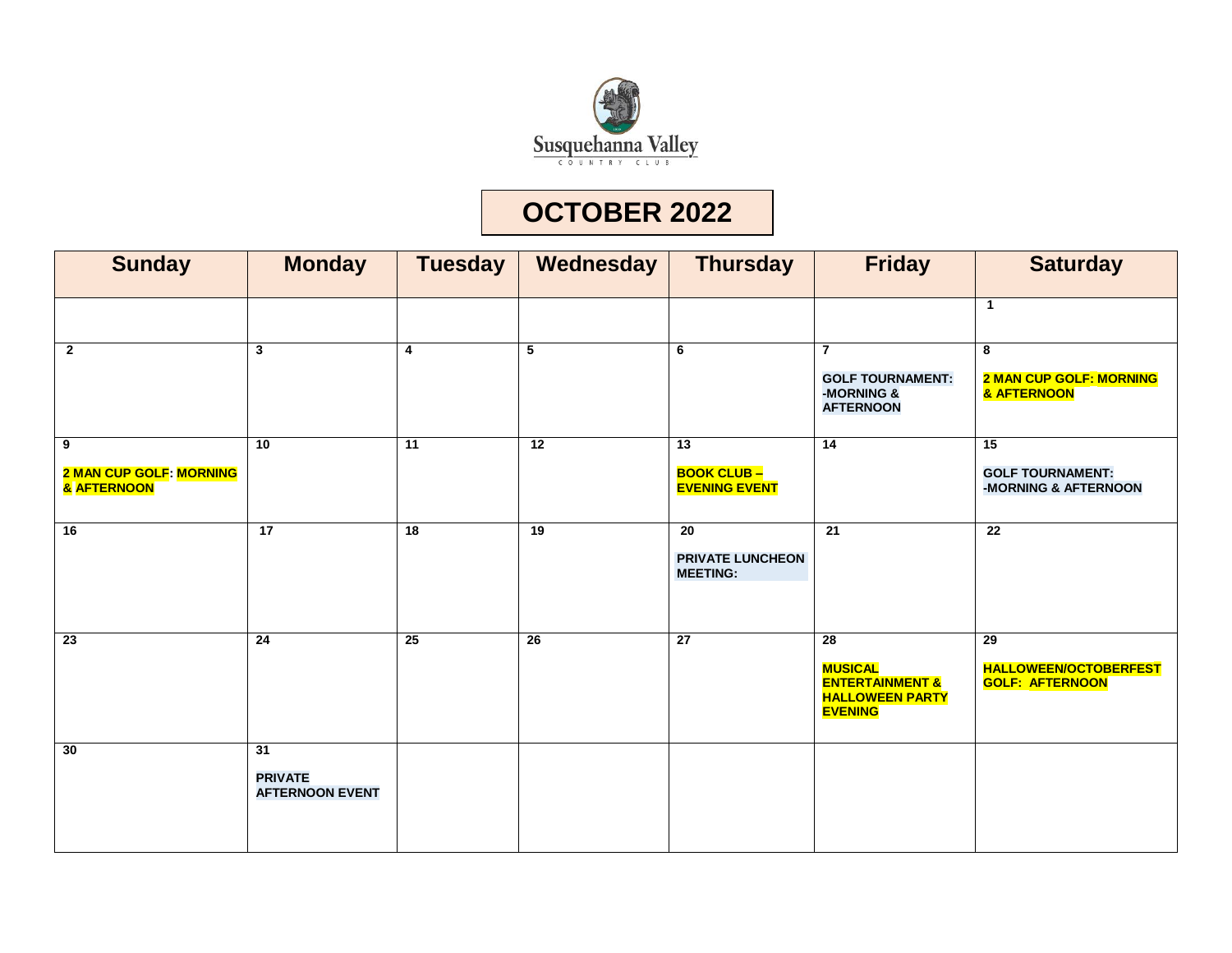

# **NOVEMBER 2022**

| <b>Sunday</b> | <b>Monday</b>   | <b>Tuesday</b>  | Wednesday       | <b>Thursday</b>                                  | <b>Friday</b>   | <b>Saturday</b>                                               |
|---------------|-----------------|-----------------|-----------------|--------------------------------------------------|-----------------|---------------------------------------------------------------|
|               |                 | $\mathbf 1$     | $\mathbf 2$     | $\mathbf{3}$                                     | 4               | $5\phantom{.0}$<br>PRIVATE EVENING EVENT                      |
| 6             | $\overline{7}$  | 8               | 9               | 10<br><b>BOOK CLUB-</b><br><b>EVENING EVENT</b>  | 11              | $\overline{12}$<br><b>TOUGH SKINS: MORNING</b><br>& AFTERNOON |
| 13            | 14              | 15              | 16              | 17<br><b>PRIVATE LUNCHEON</b><br><b>MEETING:</b> | 18              | 19<br><b>TURKEY DAY BETTER</b><br><b>BALL GOLF AFTERNOON</b>  |
| 20            | 21              | $\overline{22}$ | $\overline{23}$ | $\overline{24}$                                  | $\overline{25}$ | 26<br><b>BACKWARD GOLF</b><br><b>AFTERNOON</b>                |
| 27            | $\overline{28}$ | 29              | 30              |                                                  |                 |                                                               |